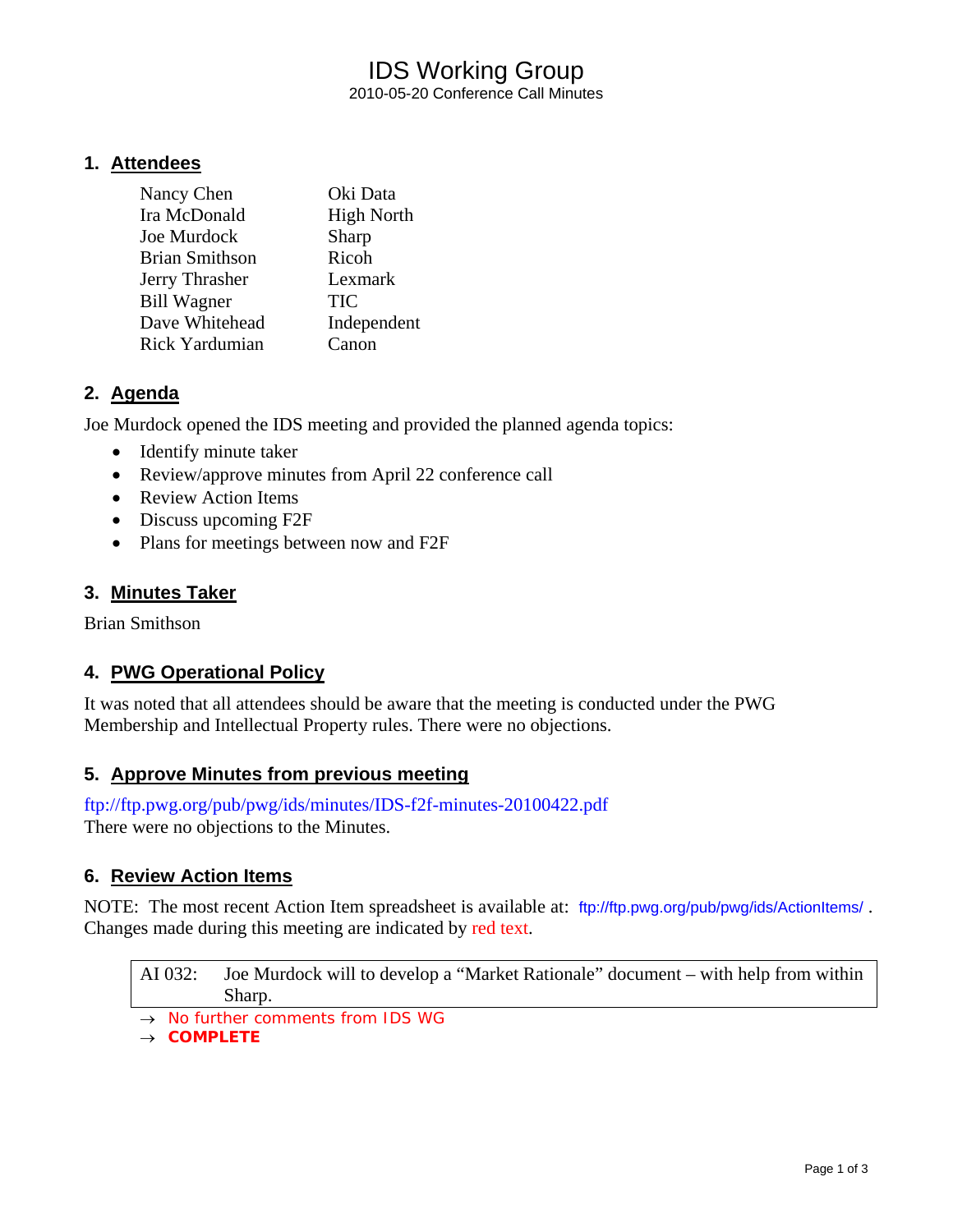# IDS Working Group

2010-05-20 Conference Call Minutes

| AI 033: | Randy Turner will contact Symantec (when appropriate) to encourage discussion with |
|---------|------------------------------------------------------------------------------------|
|         | the PWG about a SHV.                                                               |

→ *No longer blocked, awaiting market rationale to send to Symantec (see AI #032).*

→ *OPEN* 

AI 034: Randy Turner will investigate Symantec's products and their method(s) to "remediate noncompliant endpoints."

→ *OPEN* 

AI 038: (For binding documents) Investigate localization issues.

- → *Cannot find any information about this in MS documents*
- → *Joe will add a localization attribute to the NAP binding spec*
- → *OPEN*

 $\rightarrow$ 

AI 041: (For Remediation) Look into providing a remediation URL.

→ *Joe has begun making an actual spec for remediation based on whitepaper*

- → *OPEN, assigned to Joe*
- AI 044: (For NEA Binding) Recast the NEA Binding document as a TCG TNC Binding document.

→ *OPEN, assigned to Randy Turner*

AI 045: Add HCD attributes to the system object in the MFD semantic model

→ *OPEN, assigned to Joe Murdock and Pete Zehler* 

AI 047: Take another look at SCAP and figure out what if anything to do in IDS

→ *OPEN, all IDS*

AI 048: Post a problem statement about authorization to the IDS list

→ *OPEN, Randy* 

AI 049: Look at XACML

→ *OPEN, all IDS* 

AI 050: Summarize current log standards for 2600.1

→ *Posted on 5/18/2010* 

- → *Joe mentioned that he found a flash filesystem "LogFS"; we opened a new action item for all to look at it along with syslog (AI#52)*
- → *CLOSED*

AI 051: Compile wishlist for standard log content and format

→ *OPEN, Randy* 

## **7. F2F Planning**

Tentative agenda for June 10 F2F (listed in no particular order):

• Review remediation spec